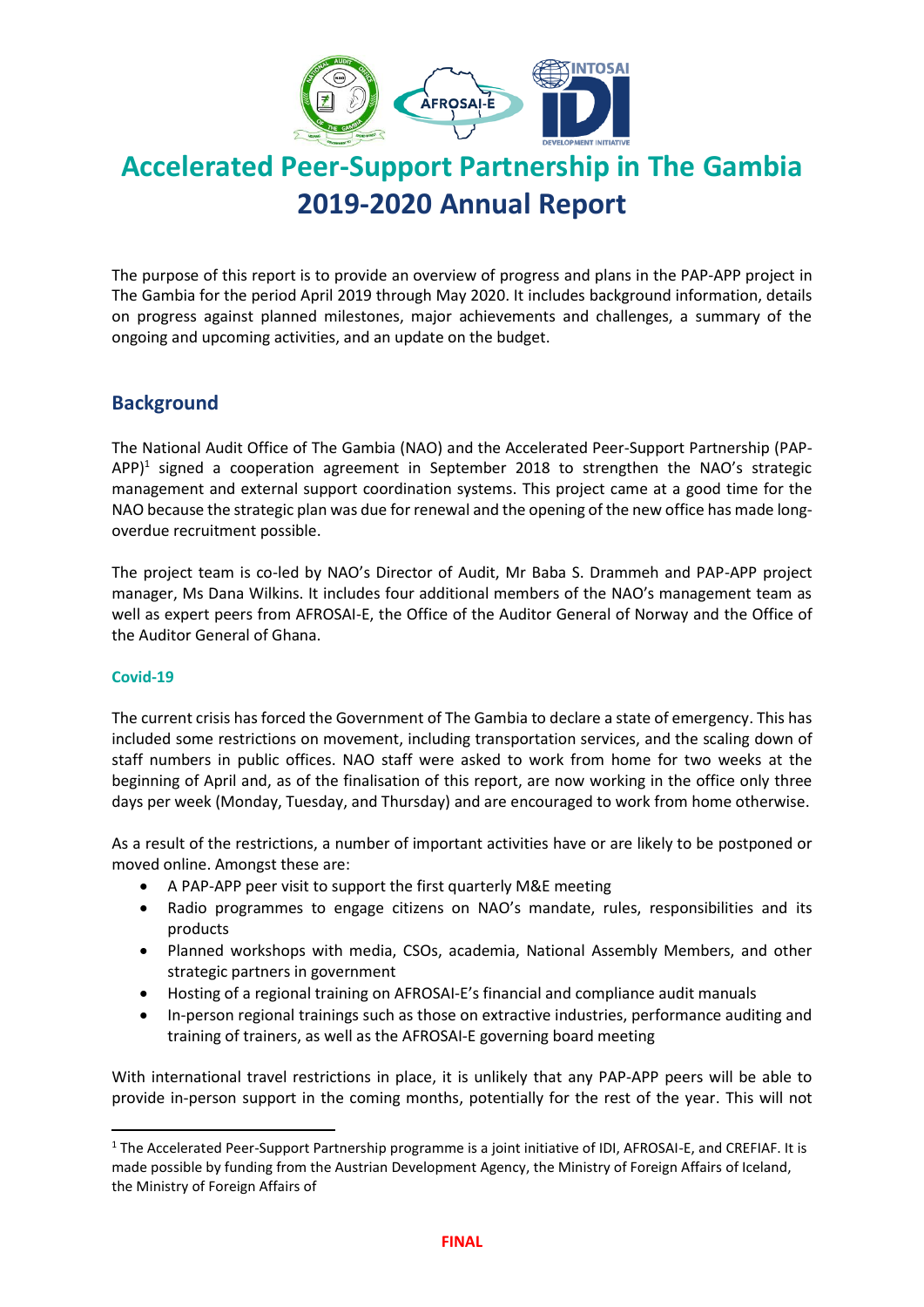impact the remaining phase 1 work, but has already prompted shifts in the phase 2 design including the need for a transition period (more info on this below).

## **Progress**

#### **Milestones**

| <b>Milestone</b>                                                       | Planned  | Actual        | <b>Expected</b> |
|------------------------------------------------------------------------|----------|---------------|-----------------|
| <b>Project functions are established</b>                               | $Sep-18$ | $Sep-18$      |                 |
| The stakeholder expectations report is approved by the AG              | $Oct-18$ | $Oct-18$      |                 |
| The needs assessment report is approved by the AG                      | $Dec-18$ | $Jan-19$      |                 |
| The strategic plan is approved by the AG and shared widely             | $Sep-19$ | <b>Aug-19</b> |                 |
| The operational plan is approved by the AG and communicated internally | $Dec-19$ | $Jan-20$      |                 |
| Monitoring, evaluation, and reporting systems are in place             | Feb-20   | Feb-20        | $Oct-20*$       |
| Project proposals have been approved by the AG and submitted           | $Dec-19$ | $Mar-19$      |                 |
| The phase 1 report is approved by the steering committee               | Jun-20   |               | $Mav-20$        |

\* The 2019 annual performance report was not part of the original milestone, which focused on having procedures in place. However, it is of course linked to the milestone and being supported by the project so important to reflect here.

The approval of the operational plan was the only milestone in this reporting period to have been delayed. It was delayed by less than one month and due to one unit being slow to submit the final version of their annual workplan. All other milestones were delivered on time or early, which in the case of the strategic plan was remarkable given its ambitious planning timeline and earlier concerns from the steering committee.

#### **Achievements**

A huge amount of work has taken place in the last year resulting in achievements to date including:

- The NAO's strategic management capacity has improved significantly, from 0 to 2 in the relevant SAI-PMF indicator, exceeding the original project target.
	- $\triangleright$  The 2020-2024 strategic plan is outcome oriented, ambitions but realistic, measurable and a significant improvement on previous plans. It is based on the needs assessment done the year prior as well as multiple rounds of stakeholder consultations as the plan developed.
	- $\triangleright$  The 2020 operational plan is the primary reason for the jump in the SAI-PMF score. Prior to the project, the NAO had some unit-level audit plans but no cross-cutting annual plan with clear links to the strategic plan. The new plan was also developed with the involvement of all technical staff.
	- $\triangleright$  Completely new monitoring, evaluation and reporting procedures were developed and agreed by the management team, including easy-to-use templates covering quarterly M&E, government reporting and the annual performance report.
	- $\triangleright$  The first quarterly M&E meeting took place at the beginning of April as scheduled. Each of the plan leads presented progress on planned activities and reflections on the last quarter, while other meeting participants provided a critical review and agreed changes to the original operational plan.
- The NAO's external support coordination capacity has been strengthened and new development partners have stepped up.
	- $\triangleright$  An external support plan was developed to establish internal coordination mechanisms, identify top support priorities and track development partner interest.
	- $\triangleright$  Two development partner meetings were held, chaired by the Auditor General and well attended by partners in person and by phone.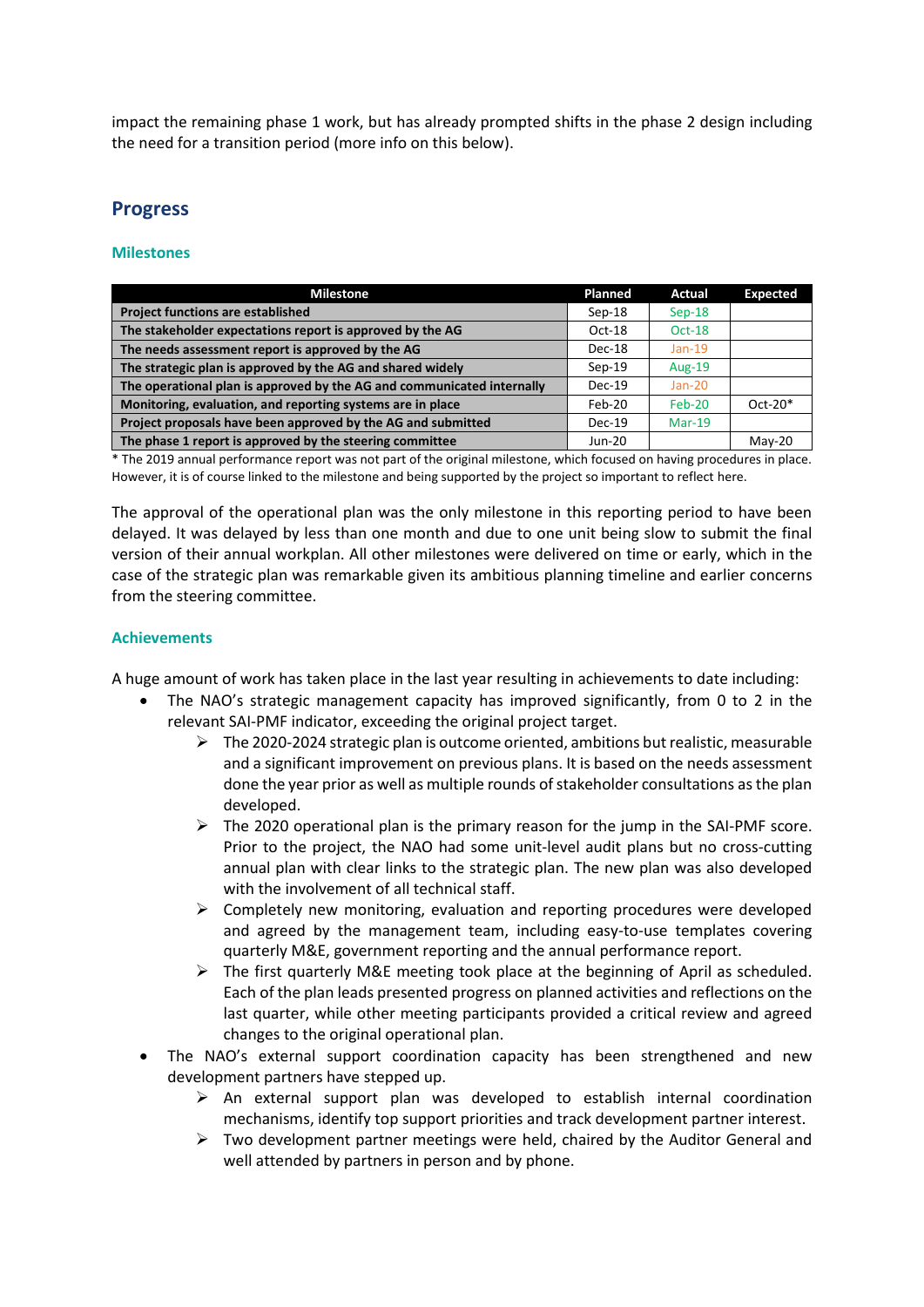- $\triangleright$  New development projects were established with the International Republican Institute and the World Bank. In the case of the former, the NAO responded to their proposal with a counter based on the 2020 operational plan. The counter was accepted by the partner, thus reinforcing the NAO's leadership of its own development.
- $\triangleright$  AfDB also very recently approached the NAO offering support for audits related to new budget support they are providing to the government to respond to covid. Additional feedback on what went well:
- Gender & diversity was identified as a strategic priority, with specific plans to strengthen internal capacity and awareness, and to conduct a genderrelated audit.
- Arguably the greatest achievement has been the sustainable design of the support. All activities were inclusive of as many staff and perspectives as possible, and most were facilitated by NAO staff themselves.

- Strong management commitment and very engaged AG and focal point
- Active and wide participation of staff in activities
- Open communication between the NAO and peer lead
- Fun facilitation techniques
- Having the SP workshop off-site

Peer support for the different areas was very active at first, then phased out over time as NAO took over the lead on all things.

- $\triangleright$  The operational planning process is a good example of this. Peers supported NAO staff to develop some templates and plan out the workshop, but almost all sessions were facilitated by a staff member and the role of the peers was to provide ideas, examples, and critical comments as the operational plan emerged.
- $\triangleright$  Peer support was also very flexible and able to respond to other opportunities and challenges as they arose, such as commenting on the draft constitution and supporting the development of a framework for cooperation with Internal Audit.

#### **Challenges**

The major challenges to date include:

- Some development partners are still pushing their own agendas rather than backing the strategic priorities and plans of the NAO.
	- $\triangleright$  One partner offered a lot of financial and technical support on the condition that audit work focus on their somewhat narrow priority area. They persisted with this condition despite the NAO explaining that it would force the cancellation of some strategically-

selected planned audits and potentially consume the work of an entire unit for the next few years. While this was unfortunate, the new support will nonetheless significantly improve the office's professional capacity beyond the partner's priority area.

➢ Other partners have expressed interest in supporting the office but take a lot of time to plan out support offerings and often go via the finance ministry for all negotiations, sometimes cutting out the NAO entirely. This can slow the process

Additional feedback on what could be improved:

- Gender balance in the SAI team
- Information and templates shared far in advance of workshops
- Longer workshops allowing more time for discussion
- More and longer peer visits
- More frequent engagement of the full peer team

and risks sidestepping the NAO's perspective and priorities. There have been several recent incidents of the office being excluded from important development programming discussions.

- Peer availability was an issue at times.
	- $\triangleright$  Peers were sometimes unable to attend major activities due to competing personal and professional priorities. Though this was unfortunate, it was also largely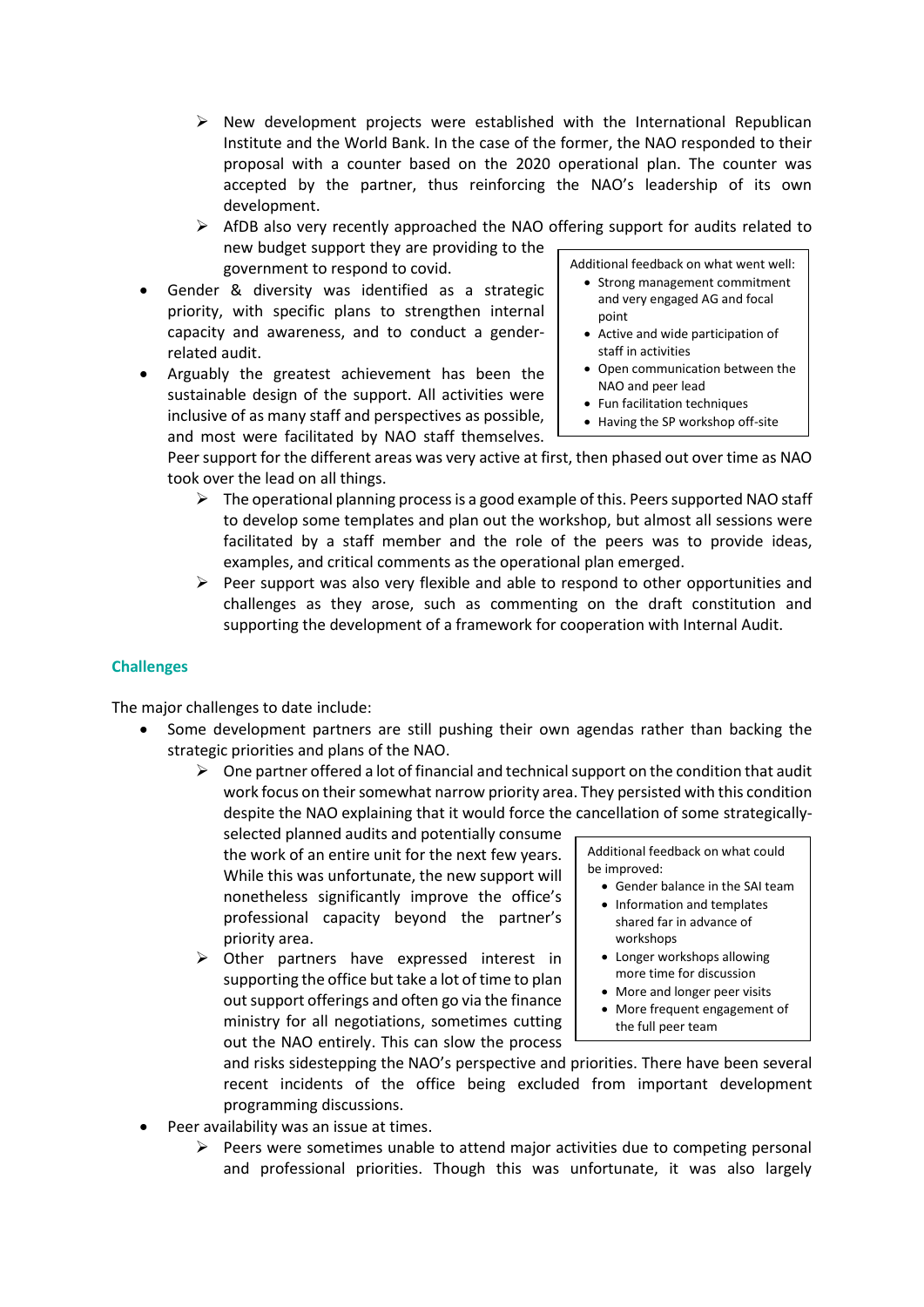unavoidable and could have been offset by more engagement of peers between activities. It also worked very well to bring in a different regional expert for one of the workshops, and in fact some limitations to peer availability may have inadvertently helped the sustainability of the support because NAO staff were asked to take a more active facilitation role than initially envisioned.

 $\triangleright$  The representatives for two of the peer organisations changed partway through, and one of them ended up pulling out of the project partway through because of an internal restructuring and reprioritisation of supported countries.

An updated version of the risk matrix can be found in Annex II.

## **Ongoing and upcoming activities**

#### **Phase 1 completion**

• The NAO has drafted an annual performance report inspired by AFROSAI-E's new pilot templates. The draft covers all areas of the NAO's work and contains more performance information than the annual activity reports traditionally submitted to the parliament. It is also designed in a way that it can be easily modified to include the specific indicators as the new strategic and operational plans come into force. The report is expected to be submitted to the National Assembly for discussion by October at the latest, then published after that.

#### **Phase 2 design and transition**

- Following discussions with NAO management in February 2020, the design of a five-year phase 2 is well underway.
	- $\triangleright$  The design builds directly on the NAO's strategic plan, with the five components of support being five of the NAO's prioritised capacities (organisational planning & reporting, communications, independence, gender & diversity, and auditing).
	- $\triangleright$  IDI will lead the overall project management and non-auditing components.
	- $\triangleright$  SAI Latvia will lead the auditing component, which will include financial, performance/compliance and IT, as well as QA&QC.
	- $\triangleright$  All the work will be done in consultation with AFROSAI-E, using AFROSAI-E's audit manuals and bringing in its technical experts wherever possible.
	- $\triangleright$  Ideally, the project will also involve at least one institutional partnership with a regional SAI, However, much of this remains to be considered, especially in light of restrictions and limited capacities related to the current crisis.
- However, due to the crisis there is a need for a transition period between the first and second phases. This transition will focus on supporting the NAO to respond to the crisis in the short term, ensure that the design of phase 2 helps the NAO respond in the long term, and hopefully identify a strong financial partner(s).

## **Budget**

All figures below are reported in US dollars and exclude staff costs.

| <b>Milestones</b><br>and Activities | 2018<br>actual | 2019<br>actual | 2020<br>expected | <b>Notes</b>                      |
|-------------------------------------|----------------|----------------|------------------|-----------------------------------|
| Project                             | 591            |                |                  | A MiFi (wireless router) and data |
| functions<br>are                    |                | 184            |                  | Added data                        |
| established                         |                | 0              | 106              | Added data                        |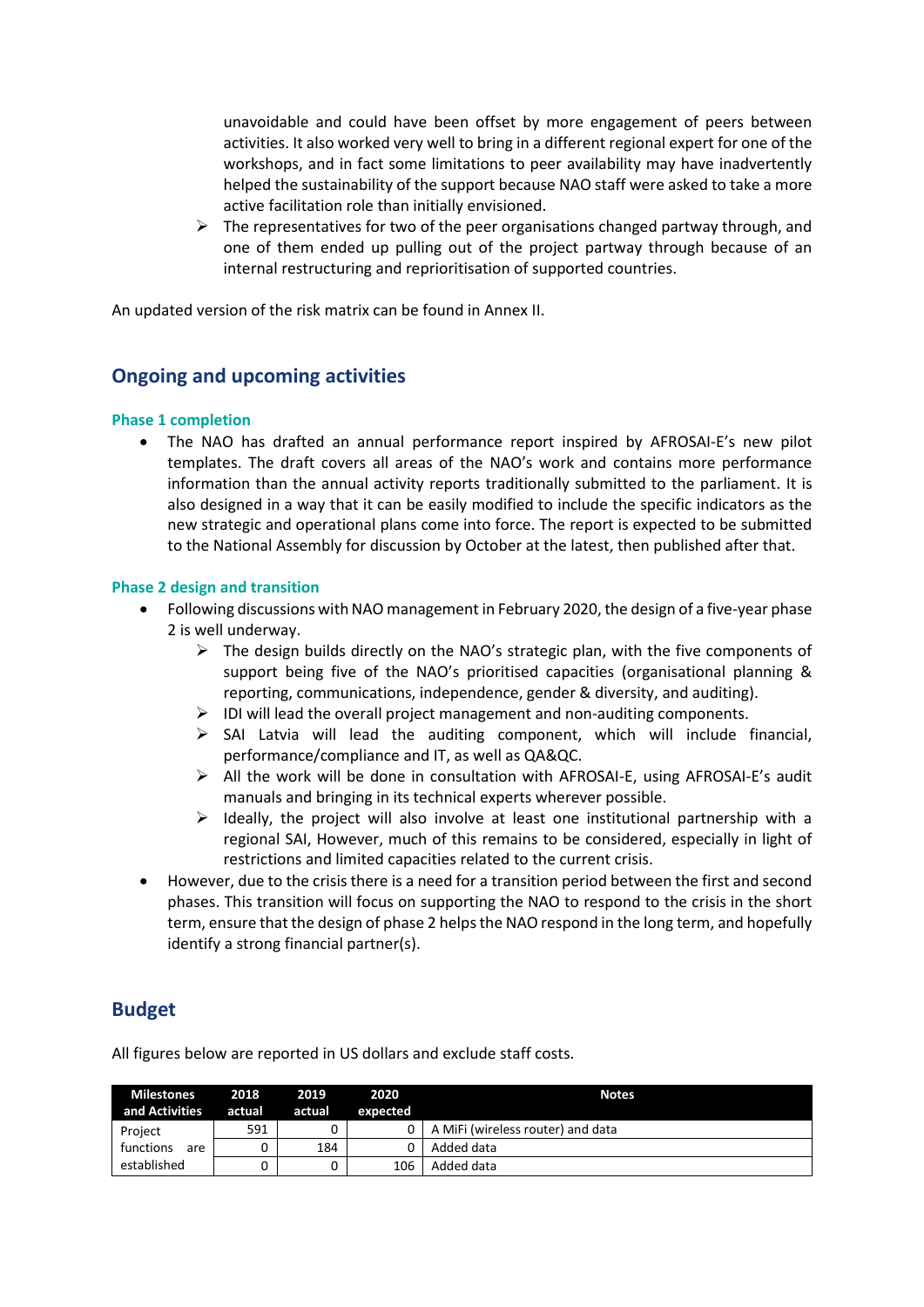| The<br>stakeholder                                                                             | 3,252   | 0                                         | 0        | Two 1-day consultation events at a local hotel and supported by<br>one peer                                                                                                                                                                                                                                                                                                                                                                                                                             |  |  |
|------------------------------------------------------------------------------------------------|---------|-------------------------------------------|----------|---------------------------------------------------------------------------------------------------------------------------------------------------------------------------------------------------------------------------------------------------------------------------------------------------------------------------------------------------------------------------------------------------------------------------------------------------------------------------------------------------------|--|--|
| expectations<br>report<br>is<br>by<br>approved<br>the AG                                       | 0       | 2,613                                     | 0        | The attendance of two NAO participants in the joint AFROSAI-E<br>and PAP-APP training on effective communication held in<br>Freetown in August 2019                                                                                                                                                                                                                                                                                                                                                     |  |  |
| needs<br>The<br>assessment                                                                     | 9,420   | 0                                         | 0        | A 4-day workshop at a local hotel, attended by 22 NAO staff<br>members and supported by three peers                                                                                                                                                                                                                                                                                                                                                                                                     |  |  |
| report<br>is<br>approved<br>by<br>the AG                                                       | 0       | 594                                       | 0        | A 2-day visit by the peer lead to support the report drafting<br>process                                                                                                                                                                                                                                                                                                                                                                                                                                |  |  |
|                                                                                                | 0       | 2,469                                     | 0        | A 1-week visit by the peer lead to initiate the strategic planning<br>process and debrief on the needs assessment process                                                                                                                                                                                                                                                                                                                                                                               |  |  |
| The<br>strategic<br>plan<br>is                                                                 | 0       | 9,526                                     | 0        | A 1-week workshop at a local hotel, attended by 14 NAO staff<br>members, supported by three peers, with additional time spent<br>before and after by the peer lead to support the workshop<br>preparation and the meeting with external partners                                                                                                                                                                                                                                                        |  |  |
| approved<br>by<br>the AG and<br>shared widely                                                  | 0       | 335                                       | 0        | A 1-day validation event to be held at a local hotel, attended by 36<br>participants from the NAO, National Assembly, other government<br>offices and development partner organisations                                                                                                                                                                                                                                                                                                                 |  |  |
|                                                                                                | 0       | Design and printing of the strategic plan |          |                                                                                                                                                                                                                                                                                                                                                                                                                                                                                                         |  |  |
|                                                                                                | 0       | 3,401<br>1,857                            | 0        | A public launch event at the NAO office (refreshments provided)<br>and attended by a wide range of stakeholders                                                                                                                                                                                                                                                                                                                                                                                         |  |  |
| The<br>operational<br>plan<br>is<br>approved<br>by<br>the AG and<br>communicated<br>internally | 0       | 5,216                                     | 0        | A 2-week workshop at the NAO office (tea and snacks provided),<br>involving all technical staff and supported by two peers, with<br>additional time spent before and after by the peer lead to support<br>the workshop preparation; the cost was significantly less than<br>budgeted for because so many staff members were involved that<br>lunch was not provided, one peer dropped out last minute and the<br>peer lead was already in the region so travel costs were split with<br>another project |  |  |
|                                                                                                | 0       | 0                                         | 184      | Printing of the operational plan on posters                                                                                                                                                                                                                                                                                                                                                                                                                                                             |  |  |
| Monitoring,<br>evaluation,                                                                     | 0       | 0                                         | 3,294    | A 1-week visit by the peer lead to initiate the annual performance<br>reporting process and debrief on the operational planning process                                                                                                                                                                                                                                                                                                                                                                 |  |  |
|                                                                                                | 0       | 0                                         | 3,000    | Printing of the annual performance report                                                                                                                                                                                                                                                                                                                                                                                                                                                               |  |  |
| and reporting<br>systems are in<br>place                                                       | 0       | 0                                         | 3,080    | [cancelled due to covid-19 travel restrictions] A 1-week visit by the<br>peer lead to support the first quarterly check-in on the<br>implementation of the strategic and operational plans                                                                                                                                                                                                                                                                                                              |  |  |
| Project<br>proposals have<br>been<br>approved<br>by<br>the AG<br>and<br>submitted              | 0       | 0                                         | 0        | [no costs because related support was provided during trips<br>covered above]                                                                                                                                                                                                                                                                                                                                                                                                                           |  |  |
| The phase 1<br>report<br>is<br>approved<br>by<br>the<br>steering<br>committee                  | 0       | 0                                         | 6,080    | [cancelled due to covid-19 travel restrictions] The attendance of<br>the peer lead, one additional member of the SAI team, and<br>possibly a representative from SAI Latvia (re phase 2) in the 2020<br>annual meeting                                                                                                                                                                                                                                                                                  |  |  |
| Total                                                                                          | 13,280* | 26,197**                                  | 6,584*** |                                                                                                                                                                                                                                                                                                                                                                                                                                                                                                         |  |  |
| <b>Budget</b>                                                                                  | 12,410  | 40,157                                    | 11,743   |                                                                                                                                                                                                                                                                                                                                                                                                                                                                                                         |  |  |

\* As in the previous annual report, including an additional \$17 in currency fluctuations

\*\*All 2019 figures are reported at a rate of 0.11375 to NOK

\*\*\* All 2020 figures are reported at a rate of 0.09704 to NOK

The project team spent **\$13,960** less than planned in 2019. This considerable underspend was due primarily to reduced peer travel costs related to the turnover and limited availability mentioned in the challenges section above. The peer team also saved considerable flight costs by the peer lead combining visits with other trips in the region.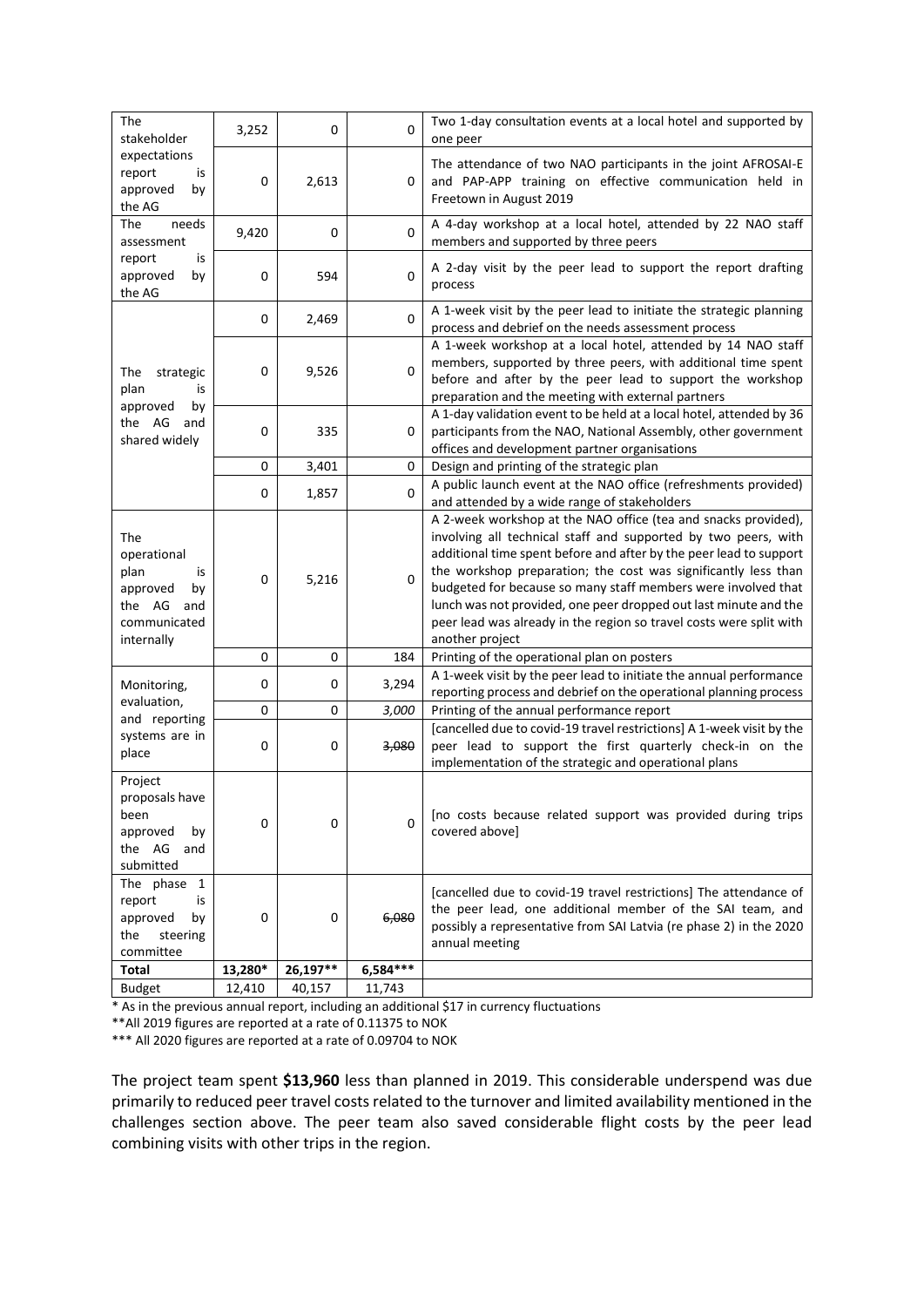For 2020, **\$5,159** is expected to go unspent because of cancelled travel due to covid-19. The project team proposes to direct that amount toward Phase 2.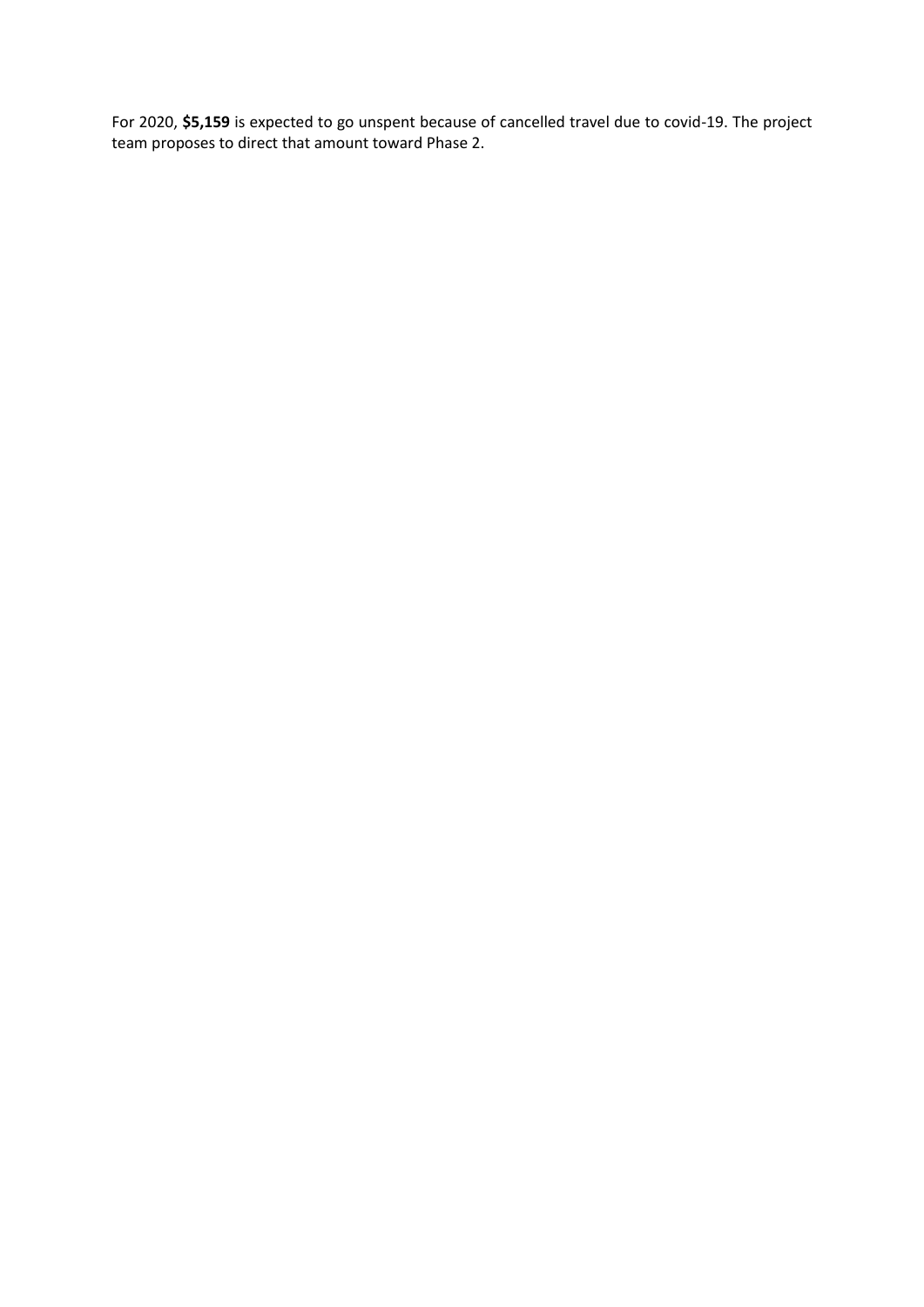## **Annex I – Updated results framework**

| Indicator                                                                                                                                                                                                                                             | <b>Key expected outputs</b>                                                                                                                                                                | <b>Status</b>                                                                                                                                                                                                                                                                                                                            |  |  |  |  |  |  |
|-------------------------------------------------------------------------------------------------------------------------------------------------------------------------------------------------------------------------------------------------------|--------------------------------------------------------------------------------------------------------------------------------------------------------------------------------------------|------------------------------------------------------------------------------------------------------------------------------------------------------------------------------------------------------------------------------------------------------------------------------------------------------------------------------------------|--|--|--|--|--|--|
| Outcome 1. The NAO has a stronger strategic management cycle                                                                                                                                                                                          |                                                                                                                                                                                            |                                                                                                                                                                                                                                                                                                                                          |  |  |  |  |  |  |
|                                                                                                                                                                                                                                                       | comprehensive<br>a) A<br>needs<br>assessment report, including a<br>review of the implementation of<br>the 2014-2018 strategic plan                                                        | The needs assessment report was completed in<br>January 2019, including a review of the previous<br>strategic plan. It was based on internal and<br>external stakeholder consultation events held in<br>September 2018 and a needs assessment<br>workshop held in October 2018.                                                          |  |  |  |  |  |  |
| operational<br><b>Strategic</b><br>and<br>plans are in<br>place<br>that<br>measure well against SAI PMF<br><b>Indicator 3</b><br>Target: Score of 1 in SAI PMF<br>Indicator 3 by December 2019<br>(baseline: 0)<br>Partnership<br><b>Measurement:</b> | briefing<br>stakeholder<br>b) A<br>on<br>expectations, to also be included<br>as an annex to the new<br>stakeholder<br>engagement<br>strategy                                              | stakeholder expectations<br>briefing<br>A<br>was<br>completed in October 2018 and included in the<br>new stakeholder engagement strategy. It was<br>based on the consultation events mentioned<br>above.                                                                                                                                 |  |  |  |  |  |  |
|                                                                                                                                                                                                                                                       | c) A new strategic plan based on<br>the needs assessment, informed<br>by stakeholder expectations, and<br>containing core elements for<br>effective<br>measuring<br>performance of the SAI | The strategic plan was launched in August 2019.<br>It was based on the needs assessment report and<br>stakeholder expectations briefing mentioned<br>above, a strategic planning workshop held in<br>additional<br>March<br>2019,<br>stakeholder<br>consultations held in April-May 2019 and a<br>validation workshop held in July 2019. |  |  |  |  |  |  |
| baseline methodology                                                                                                                                                                                                                                  | d) A new operational plan with a<br>clear performance and results<br>orientation                                                                                                           | The operational plan was finalised in January<br>2020. It draws directly from the strategic plan's<br>results framework and is designed in a way that<br>the NAO can easily measure performance<br>throughout the year.                                                                                                                  |  |  |  |  |  |  |
|                                                                                                                                                                                                                                                       | e) An annual performance report                                                                                                                                                            | A first draft has been shared with management<br>and will be shared with the National Assembly for<br>discussion by July, then published after that.                                                                                                                                                                                     |  |  |  |  |  |  |
|                                                                                                                                                                                                                                                       | SAI PMF Indicator 3: Score of 2                                                                                                                                                            |                                                                                                                                                                                                                                                                                                                                          |  |  |  |  |  |  |
| strategically based way                                                                                                                                                                                                                               |                                                                                                                                                                                            | Outcome 2. The NAO is able to drive externally-supported capacity development projects in a coordinated and                                                                                                                                                                                                                              |  |  |  |  |  |  |
| Project proposals have been<br>finalized and submitted<br>Submission<br>by<br>Target:<br>December 2019                                                                                                                                                | a) Dedicated<br><b>NAO</b><br>staff<br>and<br>procedures                                                                                                                                   | The External Support Plan codifies the staffing<br>and procedures for coordinating development<br>partners. It is also a living document that<br>captures current and potential support and<br>NAO's priorities and preferred mechanisms.                                                                                                |  |  |  |  |  |  |
| Partnership<br><u>Measurement:</u><br>baseline<br>methodology,<br>qualitative assessment                                                                                                                                                              | b) Submitted project proposals for<br>external support                                                                                                                                     | The NAO has submitted four informal project<br>proposals, two of which have already been<br>accepted and one more expected shortly.                                                                                                                                                                                                      |  |  |  |  |  |  |
|                                                                                                                                                                                                                                                       | Outcome 3. The NAO leads by example in the areas of gender, diversity, and inclusion                                                                                                       |                                                                                                                                                                                                                                                                                                                                          |  |  |  |  |  |  |
| Women are represented in<br>and<br>operational<br>strategic<br>planning<br>processes<br>in<br>a<br>decision-making<br>capacity,<br>and gender, diversity, and                                                                                         | a. Measures<br>around<br>gender,<br>diversity,<br>and<br>inclusion<br>are<br>included the strategic plan                                                                                   | Gender & diversity was identified as a priority<br>capacity in the new strategic plan and associated<br>measures include the identification of a gender<br>focal point, the development of a gender and<br>diversity policy and an audit of gender issues.                                                                               |  |  |  |  |  |  |
| inclusion<br><b>issues</b><br>are<br>incorporated in the strategic<br>plan<br>Confirmation<br>by<br>Target:<br>December 2019<br>Partnership<br>Measurement:                                                                                           | Other notes                                                                                                                                                                                | Women have been well represented in needs<br>assessment, strategic planning and operational<br>planning teams in a decision-making capacity.                                                                                                                                                                                             |  |  |  |  |  |  |